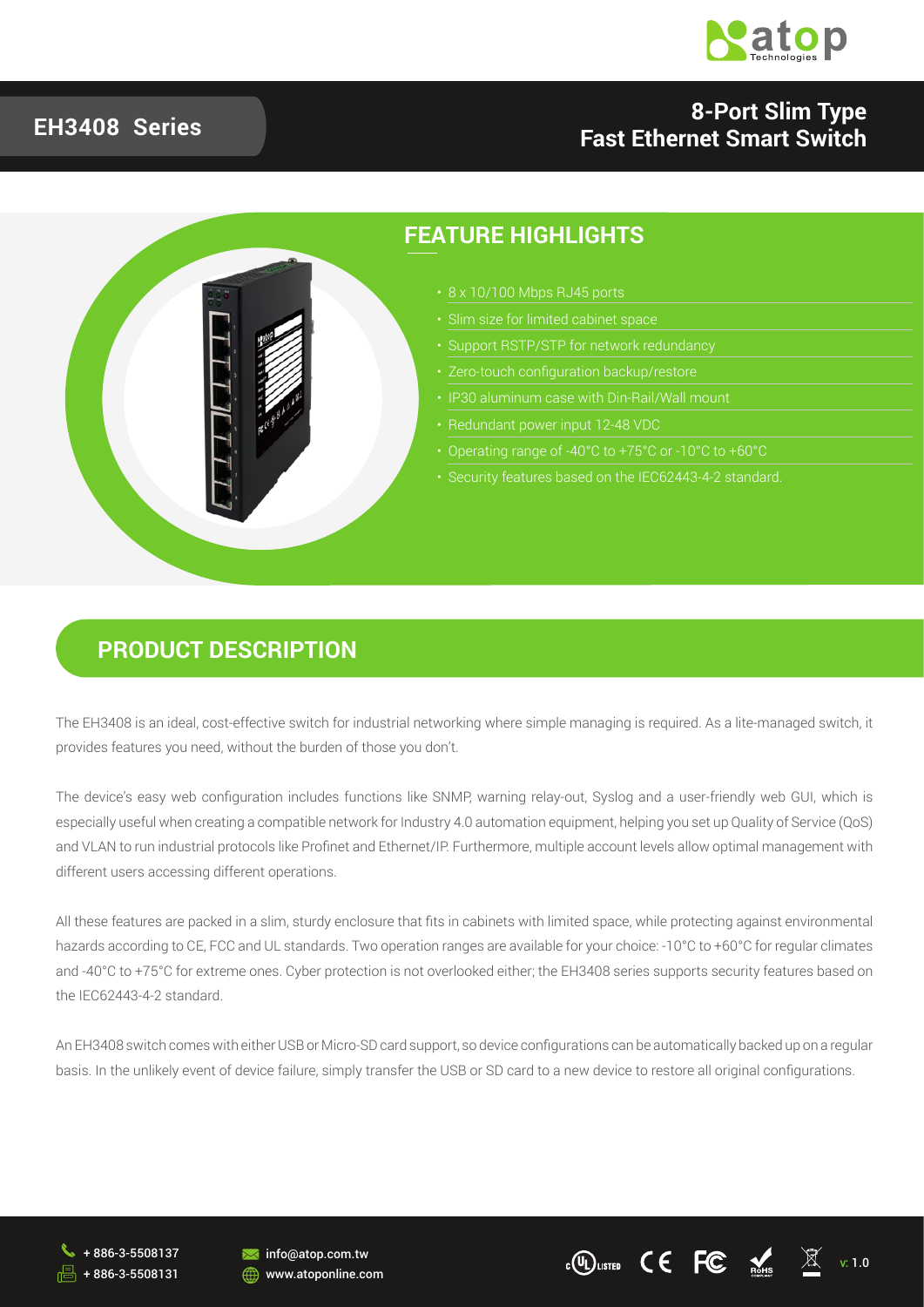

v: 1.0

 $\underline{\mathbb{X}}$ 

 $\epsilon$ <sup>(U<sub>L</sub>) LISTED</sup> C E FC  $\epsilon$ 

### **DIMENSIONS & LAYOUT**





**M**info@atop.com.tw **WWW.atoponline.com**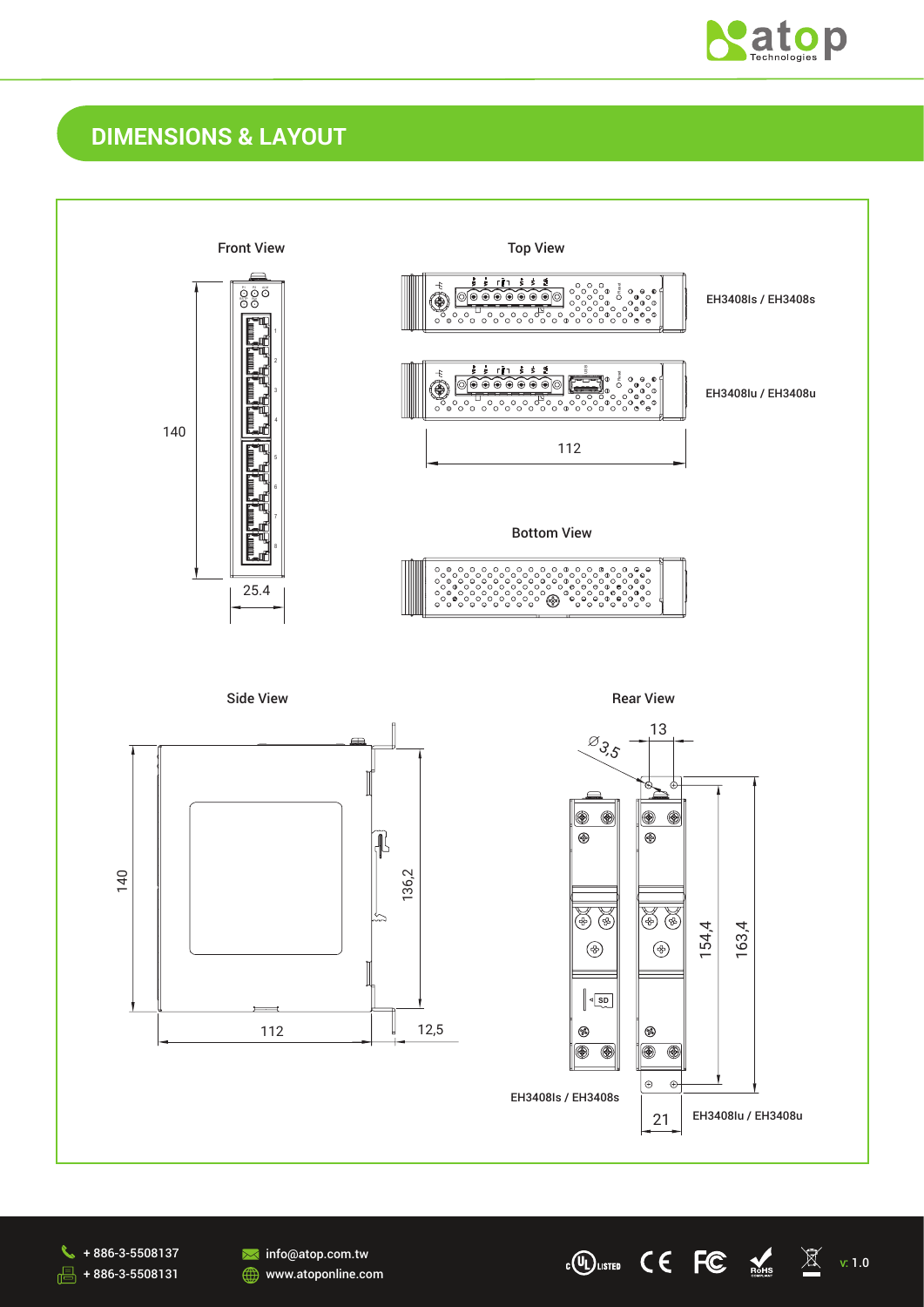

 $\cdot$  (UL) LISTED C C FC  $\underset{\text{nothm}}{\text{K}}$   $\underset{\text{nothm}}{\text{K}}$  v: 1.0

## **SPECIFICATIONS**

| <b>Technical Specifications</b>   |                                                                                                                                                                                                                                                                                                        |  |
|-----------------------------------|--------------------------------------------------------------------------------------------------------------------------------------------------------------------------------------------------------------------------------------------------------------------------------------------------------|--|
| Model Name                        | EH3408                                                                                                                                                                                                                                                                                                 |  |
| <b>Switch Properties</b>          |                                                                                                                                                                                                                                                                                                        |  |
| <b>Priority Queues</b>            | 8                                                                                                                                                                                                                                                                                                      |  |
| <b>VLAN Table</b>                 | 4096                                                                                                                                                                                                                                                                                                   |  |
| Trunk Group                       | $\overline{4}$                                                                                                                                                                                                                                                                                         |  |
| MAC Table Size                    | 16K                                                                                                                                                                                                                                                                                                    |  |
| Packet Buffer Size                | 1 Mb                                                                                                                                                                                                                                                                                                   |  |
| Jumbo Frame                       | 1664 Byte                                                                                                                                                                                                                                                                                              |  |
| <b>Ethernet Interfaces</b>        |                                                                                                                                                                                                                                                                                                        |  |
| Standards                         | IEEE 802.3 for 10Base-T<br>IEEE 802.3u for 100Base-T(X)<br>IEEE 802.3x for Flow Control, back pressure flow control<br>IEEE 802.1D-2004 for Spanning Tree Protocol<br>IEEE 802.1w for Rapid Spanning Tree Protocol<br>IEEE 802.1q for VLAN tagging<br>IEEE 802.1AB for LLDP protocol<br>Auto MDI/MDI-X |  |
| Protocols                         | IPv4, SNMP v1/2/3, SNMP trap, RMON History, LLDP, Syslog,<br>HTTPs, DHCP client, NTP, SNTP, VLAN                                                                                                                                                                                                       |  |
| Redundancy                        | STP, RSTP                                                                                                                                                                                                                                                                                              |  |
| <b>SNMP MIB</b>                   | RFC1213, Ethernet-like MIB, IF MIB, LLDP MIB,<br><b>Bridge MIB</b>                                                                                                                                                                                                                                     |  |
| <b>Ethernet Interfaces</b>        |                                                                                                                                                                                                                                                                                                        |  |
| <b>RJ-45</b>                      | Up to 8                                                                                                                                                                                                                                                                                                |  |
| <b>External Storage Interface</b> |                                                                                                                                                                                                                                                                                                        |  |
| Connector Type                    | USB x 1 or Micro-SD card x1                                                                                                                                                                                                                                                                            |  |
| LED                               |                                                                                                                                                                                                                                                                                                        |  |
| Indicators                        | PWR1, PWR2, ALM, LAN, Ring, Run                                                                                                                                                                                                                                                                        |  |
| <b>Power Characteristics</b>      |                                                                                                                                                                                                                                                                                                        |  |
| Input Voltage                     | $12 - 48$ VDC                                                                                                                                                                                                                                                                                          |  |
| Power Consumption                 | 6W                                                                                                                                                                                                                                                                                                     |  |
| Power Redundancy                  | DC                                                                                                                                                                                                                                                                                                     |  |
| Reverse Polarity Protection       | Yes                                                                                                                                                                                                                                                                                                    |  |

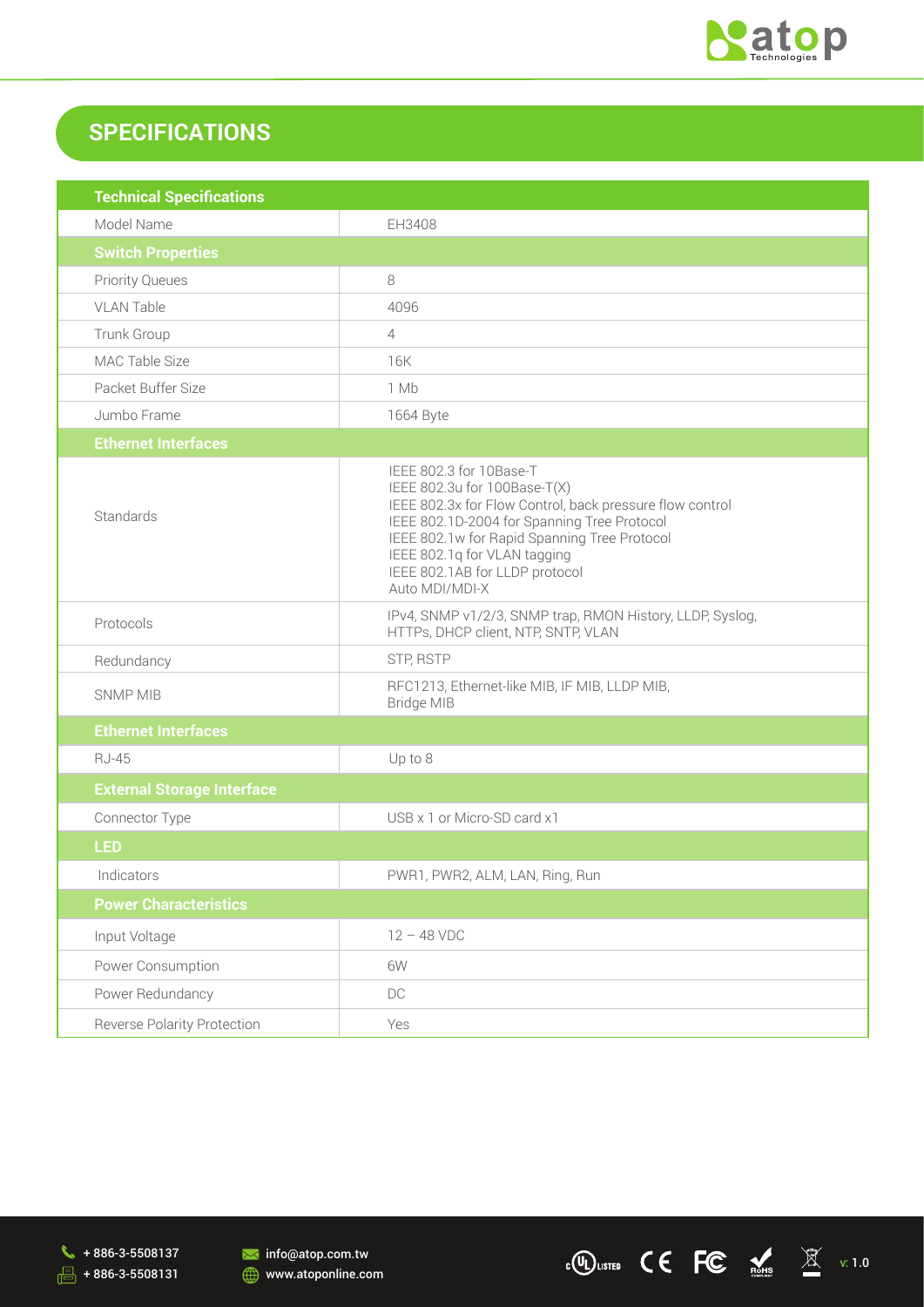

| <b>Physical Characteristics</b>      |                                                                                                                   |  |  |
|--------------------------------------|-------------------------------------------------------------------------------------------------------------------|--|--|
| Housing                              | IP30 protection, SGCC, Black                                                                                      |  |  |
| Dimension $(W \times H \times D$ mm) | $25.4 \times 140 \times 112$                                                                                      |  |  |
| Installation                         | DIN-Rail, Wall mount (optional kit)                                                                               |  |  |
| <b>Reset Button</b>                  | Yes                                                                                                               |  |  |
| <b>Environmental Limits</b>          |                                                                                                                   |  |  |
| <b>Operating Temperature</b>         | $-40^{\circ}$ C to +75 $^{\circ}$ C (-40 $^{\circ}$ F to +158 $^{\circ}$ F)<br>or -10°C to +60°C (-14°F to 140°F) |  |  |
| Storage Temperature                  | 40°C to +85°C (-40°F to +185°F)                                                                                   |  |  |
| Ambient Relative Humidity            | 5% to 95%, 55°C (Non-condensing)                                                                                  |  |  |





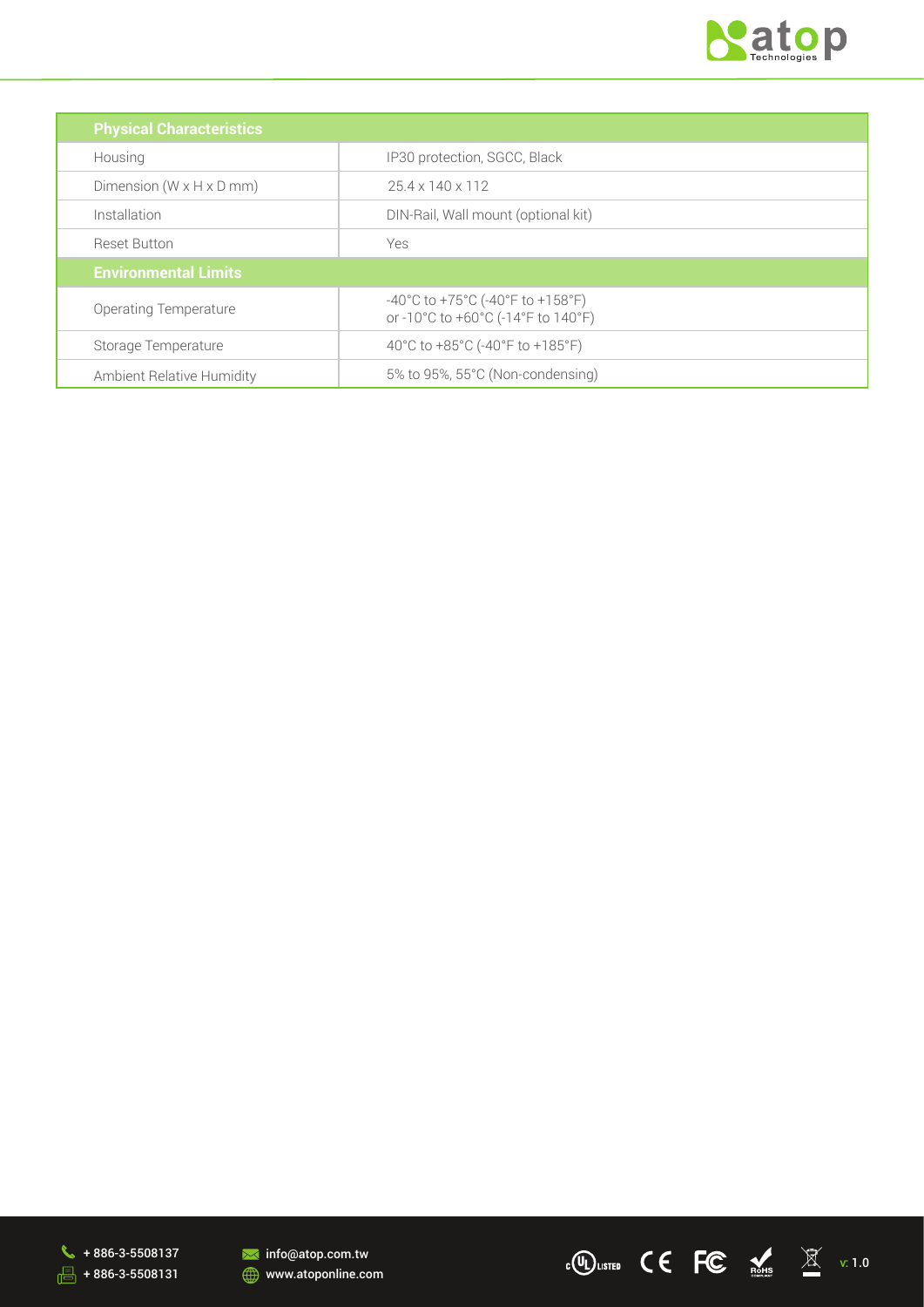

# **REGULATORY APPROVALS**

| <b>Regulatory Approvals</b> |                                                                                                           |                                                   |                                                                  |              |  |
|-----------------------------|-----------------------------------------------------------------------------------------------------------|---------------------------------------------------|------------------------------------------------------------------|--------------|--|
| Safety                      | UL/IEC(CB) 62368                                                                                          |                                                   |                                                                  |              |  |
| FCC(EMI)                    | FCC Part 15, Subpart B, Class A                                                                           |                                                   |                                                                  |              |  |
| CE(EMI)                     | EN 55032:2015/AC:2016 Class A<br>EN 61000-3-2: 2014<br>EN 61000-3-3: 2013<br>EN 61000-6-4: 2007+ A1: 2011 |                                                   |                                                                  |              |  |
| CE(EMS)                     | EN 55035:2017/A11:2020<br>EN 61000-6-2: 2005+ AC: 2005                                                    |                                                   |                                                                  |              |  |
| <b>Test</b>                 | Item                                                                                                      |                                                   | <b>Value</b>                                                     | <b>Level</b> |  |
| IEC 61000-4-2               | <b>ESD</b>                                                                                                | Contact Discharge<br>Air Discharge                | ±6KV<br>±8KV                                                     | 3<br>3       |  |
| IEC 61000-4-3               | <b>RS</b>                                                                                                 | 80-1000MHz                                        | 10(V/m)                                                          | 3            |  |
| IEC 61000-4-4               | <b>EFT</b>                                                                                                | DC Power Port<br><b>LAN Port</b>                  | ±2.0kV<br>±1.0kV                                                 | 3<br>3       |  |
| IEC 61000-4-5               | Surge                                                                                                     | DC Power Port<br>DC Power Port<br><b>LAN Port</b> | Line-to-Line±1.0KV<br>Line-to-Earth±2.0KV<br>Line-to-Earth±2.0KV | 3<br>3<br>3  |  |
| IEC 61000-4-6               | CS                                                                                                        | $0.15 - 80$ MHz                                   | 10V rms                                                          | 3            |  |
| IEC 61000-4-8               | <b>PFMF</b>                                                                                               | (Enclosure)                                       | AC 50Hz 10A/m                                                    | 3            |  |
| Shock                       | IEC 60068-2-27                                                                                            |                                                   |                                                                  |              |  |
| Freefall                    | IEC 60068-2-32                                                                                            |                                                   |                                                                  |              |  |
| Vibration                   | IEC 60068-2-6                                                                                             |                                                   |                                                                  |              |  |
| <b>MTBF</b>                 | 20 Years                                                                                                  |                                                   |                                                                  |              |  |
| Warranty                    | 5 years                                                                                                   |                                                   |                                                                  |              |  |
| RoHS                        | Yes                                                                                                       |                                                   |                                                                  |              |  |